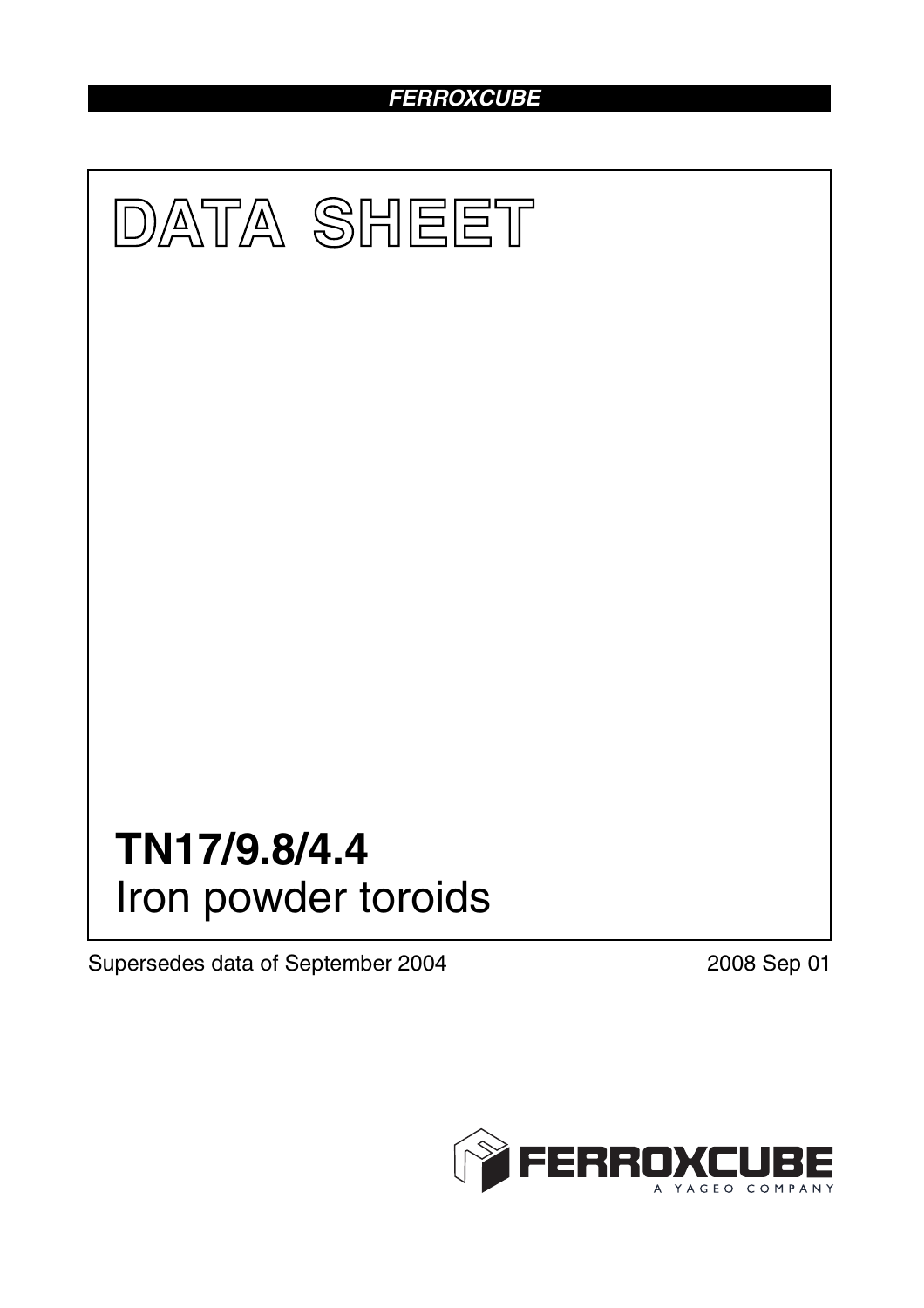# Iron powder toroids TN17/9.8/4.4

# **RING CORES (TOROIDS)**

# **Effective core parameters**

| <b>SYMBOL</b>  | <b>PARAMETER</b> | <b>VALUE</b> | <b>UNIT</b>     |
|----------------|------------------|--------------|-----------------|
| $\Sigma(I/A)$  | core factor (C1) | 2.55         | $mm-1$          |
| V <sub>e</sub> | effective volume | 635          | mm <sup>3</sup> |
| l <sub>e</sub> | effective length | 40.2         | mm              |
|                | effective area   | 15.8         | mm <sup>2</sup> |
| m              | mass of core     | $\approx 5$  | g               |

### **Coating**

The cores are coated with polyamide 11 (PA11), flame retardant in accordance with *"UL 94V-2"*; UL file number E 45228 (M).

The colour is white.

Maximum operating temperature is 160 °C.

### **Isolation voltage**

DC isolation voltage: 1500 V.

Contacts are applied on the edge of the ring core, which is also the critical point for the winding operation.

### **Ring core data**

| <b>GRADE</b> | $A_L$<br>(nH)    | μi           | <b>TYPE NUMBER</b> |
|--------------|------------------|--------------|--------------------|
| 2P40 sup     | $20 \pm 10\%$    | $\approx 40$ | TN17/9.8/4.4-2P40  |
| 2P50 Sup     | $25 + 10%$       | $\approx 50$ | TN17/9.8/4.4-2P50  |
| 2P65 sup     | $32 \pm 10\%$    | $\approx 65$ | TN17/9.8/4.4-2P65  |
| 2P80 sup     | 40 ±10%          | $\approx 80$ | TN17/9.8/4.4-2P80  |
| 2P90 sup     | $42 + 10/ - 15%$ | $\approx 90$ | TN17/9.8/4.4-2P90  |